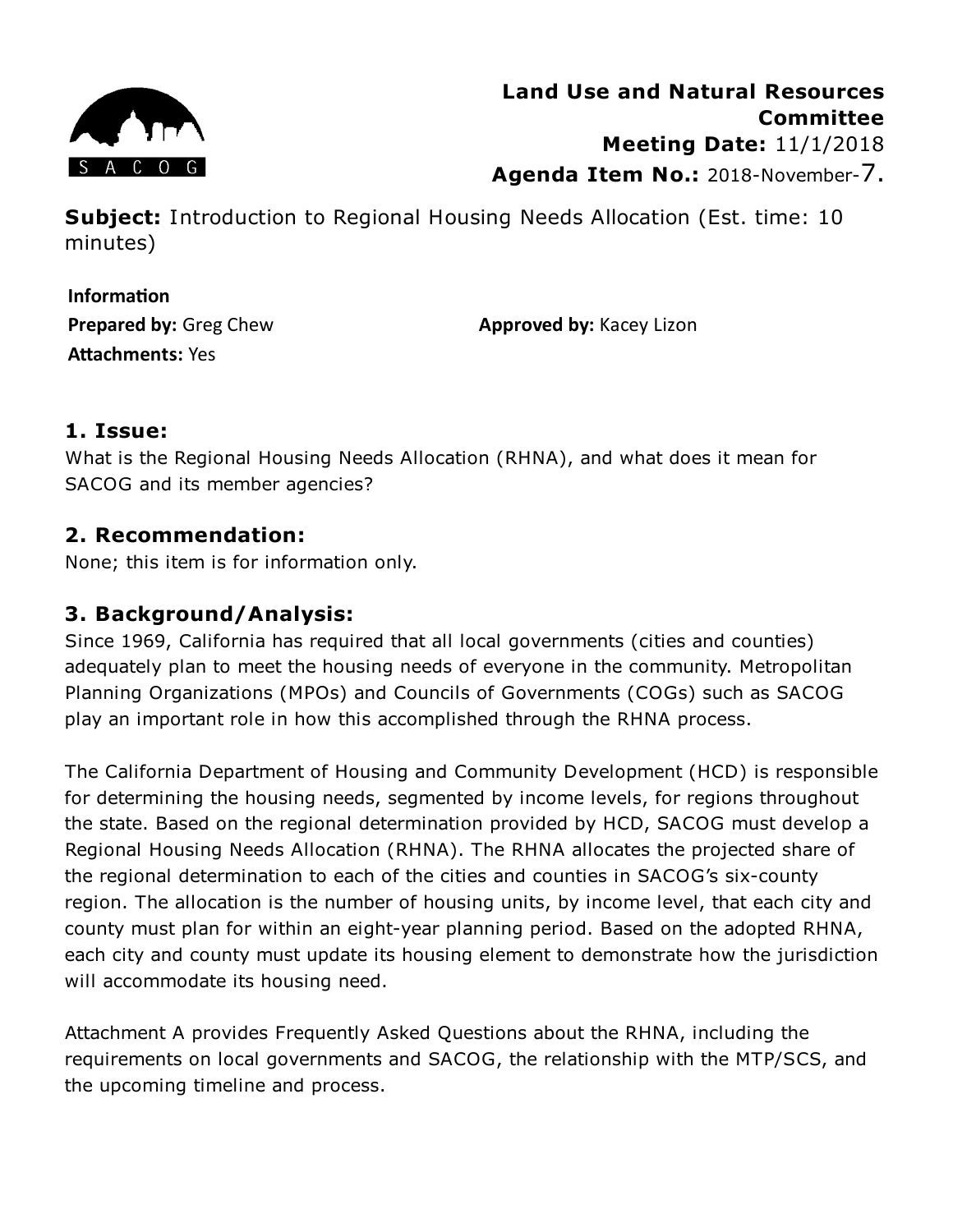# **4. Discussion/Analysis:**

The RHNA process is an important planning process that includes State, regional, and local governments. The State provides SACOG a regional goal for new housing. SACOG is responsible for creating and adopting a methodology for distributing that regional number to each jurisdiction. Local governments are then responsible for zoning to accommodate that housing goal in their housing elements. Next year, 2019, will be the start of the RHNA process and the year when the SACOG board will need to make some key decisions. The housing planners from the 28 member agencies plus the Tahoe region have already had an introductory kick-off about RHNA and are aware of the 2019 timeline. The key project timeline dates are:

- February-August 2019: SACOG works with local agencies to develop RHNA methodologies for allocation
- August 2019: Staff submits proposed methodology to board for consideration
- August 2019: State Department of Housing and Community Development issues Regional Housing Needs Determination
- October 2019: SACOG board identifies and approves selected RHNA methodology
- August 2020: SACOG adopts final RHNA
- August 2021: Deadline for local governments to adopt Housing Elements

# **5. Fiscal Impact/Grant Information:**

This project is budgeted in SACOG's adopted Fiscal Year (FY) 2018-2019 Overall Work Program and budget.

## **6. This staff report aligns with the following SACOG Work Plan Goals:**

8. Build out our Council of Governments Functions

## **ATTACHMENTS:**

Description Attach A - Frequently Asked Questions about RHNA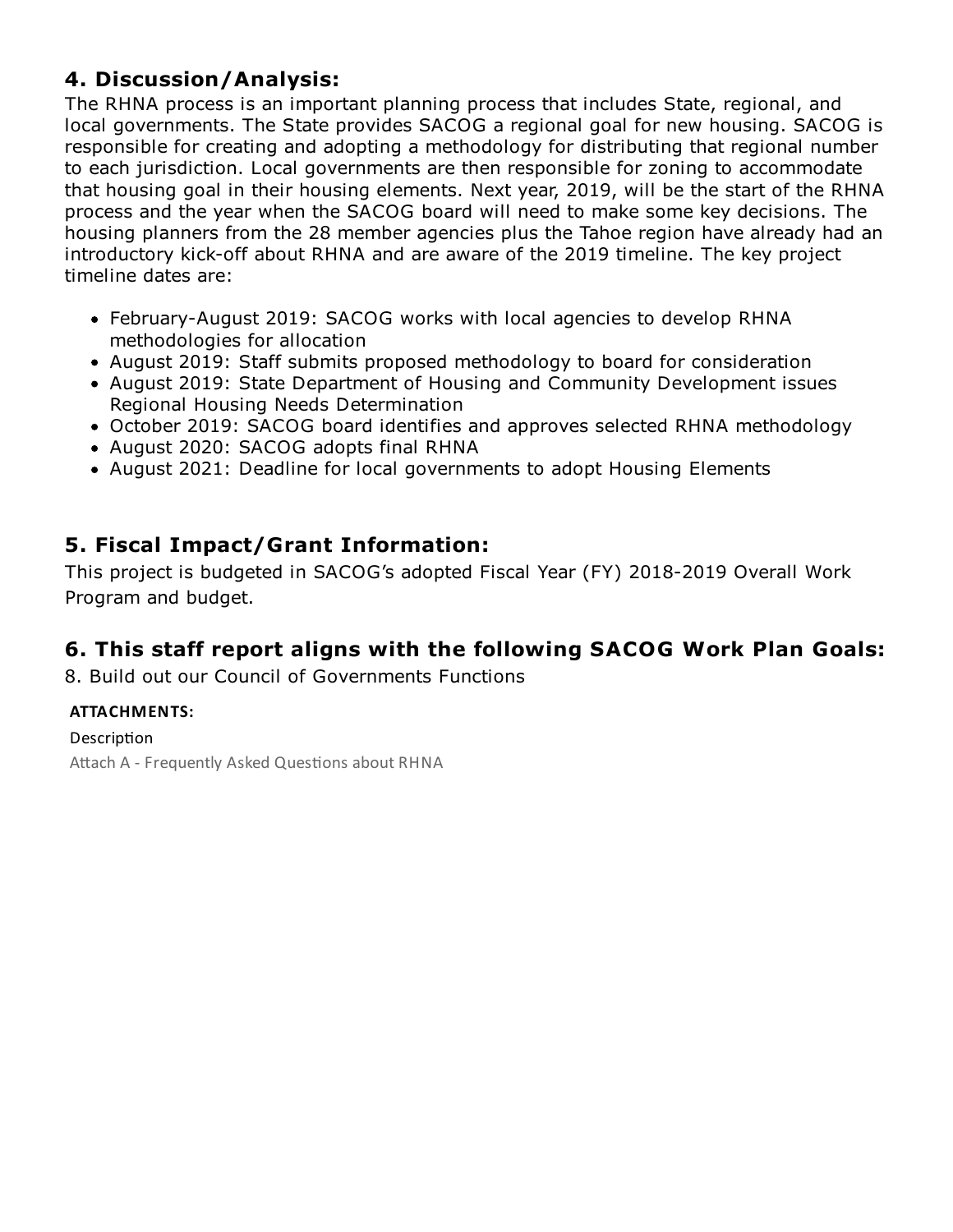### **Sacramento Area Council of Governments (SACOG)**

### **Regional Housing Needs Allocation (RHNA) – Cycle 6**

## **FAQ Sheet (Updated: November 1, 2018)**

*This Frequently Asked Questions (FAQ) sheet addresses the Regional Housing Needs Allocation (RHNA) for the SACOG region. This document will be periodically updated and the most recent version will be available on the SACOG RHNA Website:* https://www.sacog.org/post/rhna-faqs

### **Background Information**

#### **What are the Regional Housing Needs Allocation (RHNA) and related terms?**

According to the California Housing and Community Development Department (HCD), California has required since 1969 that all local governments (cities and counties) adequately plan to meet the housing needs of everyone in the community. MPOs and COGs such as SACOG play a significant role in how this is done through the Regional Housing Needs Allocation process.

HCD will issue a Regional Housing Needs Determination to SACOG's six-county region for the planning period of October 31, 2021 to October 31, 2029. This is the sixth cycle of RHNA. HCD calculates the regional determination using information provided by the California Department of Finance. The regional determination includes an overall housing need number, as well as a breakdown of the number of units required in four income distribution categories, as further defined below.

Based on the regional determination provided by HCD, SACOG must develop a Regional Housing Needs Allocation (RHNA) and a Regional Housing Needs Plan (RHNP). These State-mandated documents allocate a projected share of the regional determination to each of the cities and counties in SACOG's six-county region. The RHNA establishes the total number of housing units that each city and county must plan for within the eight-year planning period. The Regional Housing Needs Plan (RHNP) is the planning document that encapsulates the RHNA. Based on the adopted RHNA, each city and county must update its housing element to demonstrate how the jurisdiction will meet the expected growth in housing need over this eight-year planning period.

#### **What does this mean for cities and counties in California, and what is a Housing Element?**

Once cities and counties received their allocations, they must then update the housing element of their general plans to demonstrate how zoning can or will accommodate the RHNA. General plans serve as the local government's "blueprint" for how the city and/or county will grow and develop and include seven elements: land use, transportation, conservation, noise, open space, safety, and housing. The law mandating that housing be included as an element of each jurisdiction's general plan is known as "housing element law."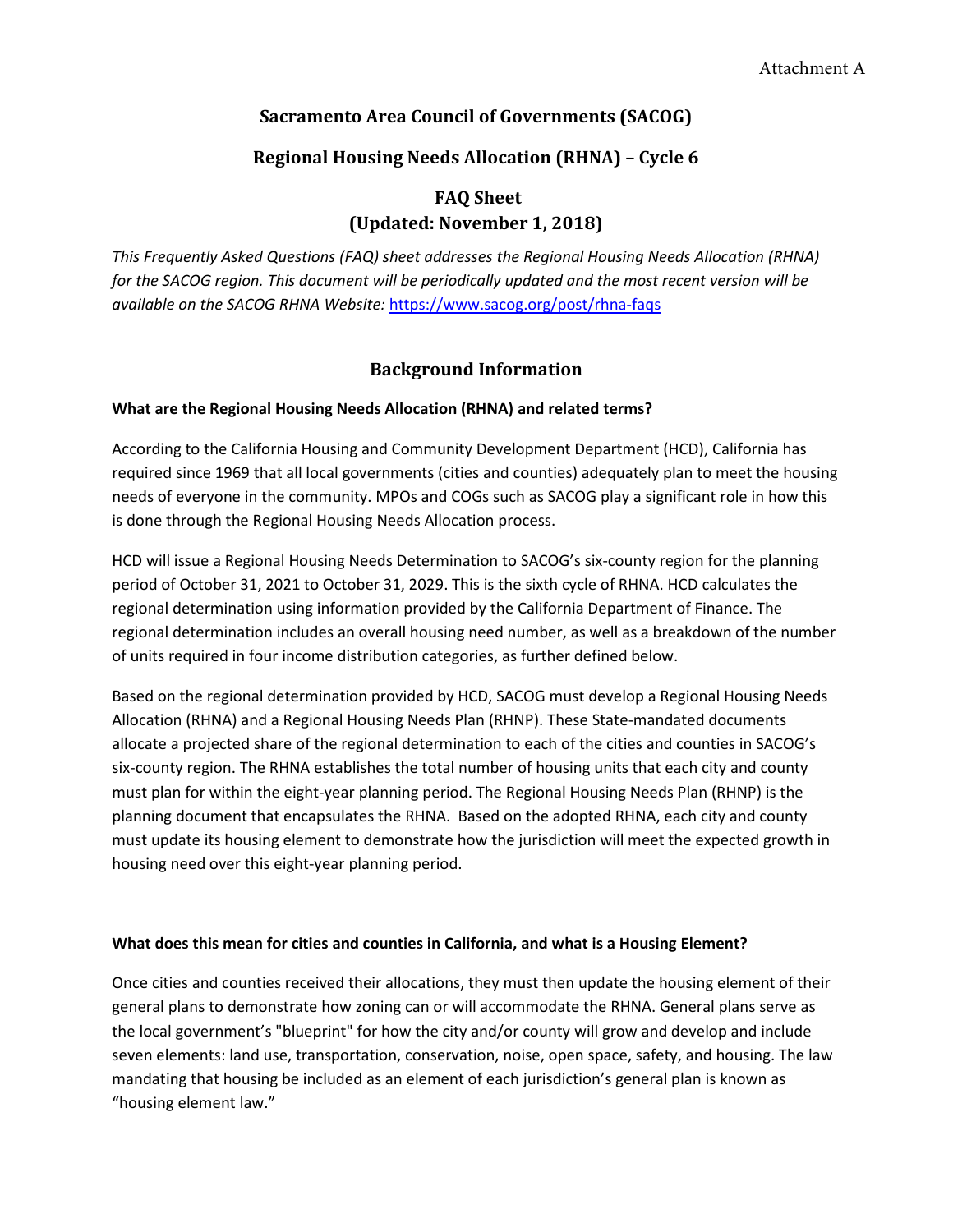California's housing-element law acknowledges that, in order for the private market to adequately address the housing needs and demand of Californians, local governments must adopt plans and regulatory systems that provide opportunities for (and do not unduly constrain), housing development. As a result, housing policy in California rests largely upon the effective implementation of local general plans and, in particular, local housing elements.

#### **What is SACOG's role in the RHNA Process?**

California's Housing Element Law (Government Code, §§ 65580 *et seq*.) mandates that SACOG develop and approve a RHNA and RHNP for its six-county region, including the counties of El Dorado, Placer, Sacramento, Sutter, Yolo, and Yuba, and their 22 cities. The RHNA and RHNP must also include the Tahoe Basin portions of El Dorado and Placer counties, and the city of South Lake Tahoe, which are not normally within SACOG's planning area.

It is SACOG's responsibility to coordinate with HCD prior to its determination of the regional housing need. Once SACOG receives the regional determination, including the overall need number and the income category distribution, it must adopt a methodology for distributing the regional growth number throughout the region. The methodology is the basis for the final RHNA and RHNP that SACOG ultimately adopts.

#### **What are the two types of allocations in the RHND?**

The Regional Housing Needs Determination, which is issued to SACOG from HCD, has two parts as required by State law:

- **1. Overall Allocation:** SACOG receives a total housing unit number for growth during the planning period in the six-county SACOG region, including the Tahoe Regional Planning Area, from HCD. SACOG is required to distribute this regional housing growth number to the jurisdictions within the region for the period from October 31, 2021 to October 31, 2029.
- **2. Income Category Distributions:** HCD also breaks up the total regional housing units by income level. As defined by state law, four income categories make up this distribution: very low income (less than 50 percent median family income [MFI]); low income (50 to 80 percent MFI); moderate income (80 to 120 percent MFI); and above moderate income (above 120 percent MFI). The total housing unit growth SACOG allocates to each jurisdiction must be allocated into the four household income categories.

#### **What are the four income categories and what do they mean for cities and counties?**

The four economic categories, as listed above, must be addressed in a jurisdiction's housing element. Specifically, accommodations must be made to ensure that the jurisdiction provides sufficient zoning capacity to accommodate the projected housing need in each income category.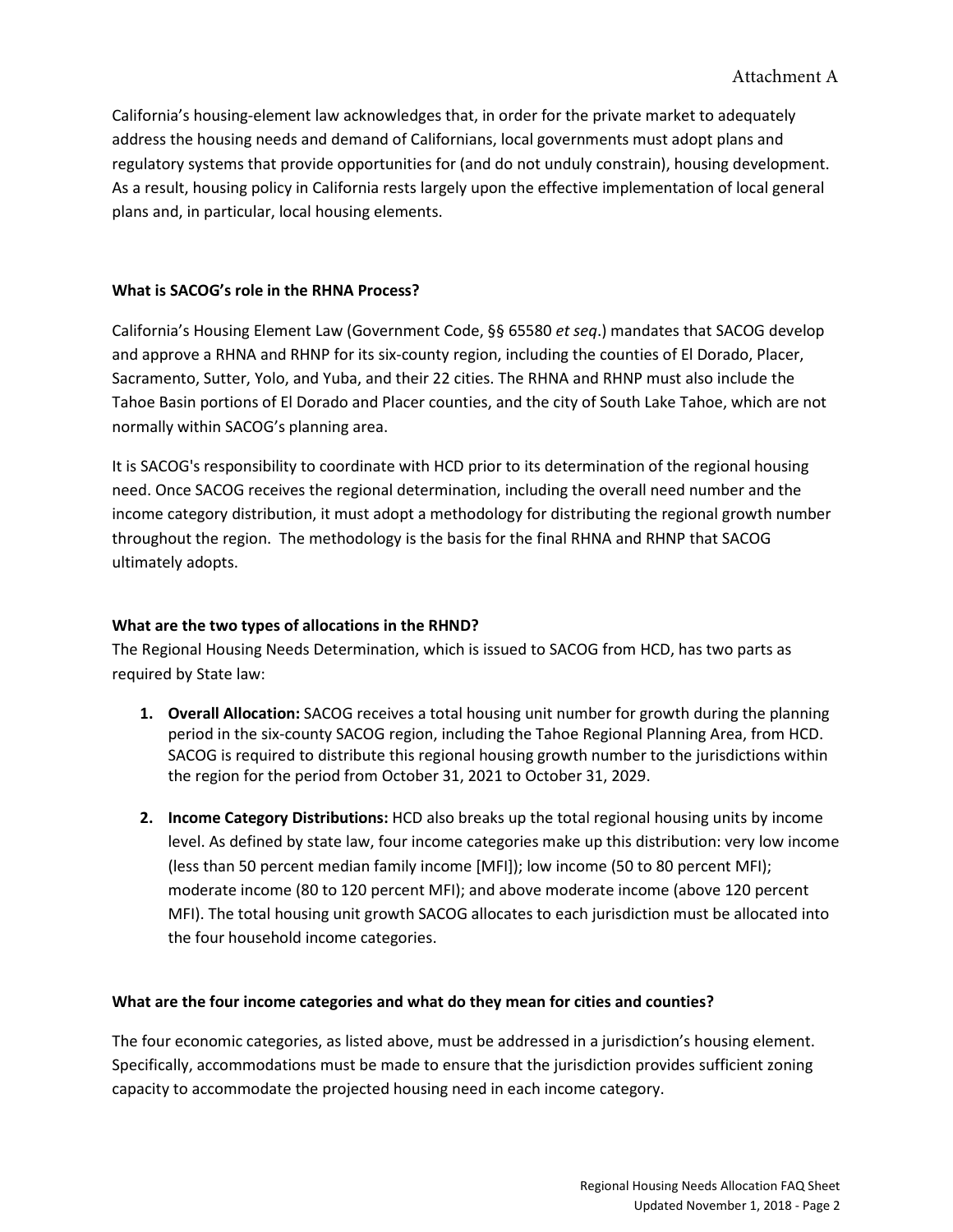### Attachment A

It is important to note that each jurisdiction is responsible for providing sufficient zoning capacity for the units allocated to all four economic income categories, but is NOT responsible for the construction of these units. The intent of the Housing Element Law is to ensure that jurisdictions do not impede the construction of housing in any income category. Other factors, such as market forces, are well beyond a jurisdiction's control and have considerable influence over whether or not housing units in each income category are actually constructed.

### **Is there a relationship between the MTP/SCS and RHNA?**

Yes, the Metropolitan Transportation Plan/Sustainable Communities Strategy 2040 Update plans for the projected growth in the region by 2040 and where it will take place. State law requires that the MTP/SCS be consistent with the RHNA. As such, the RHNA is an attempt to plan for the projected growth between 2021 and 2029 using projections and data used in the MTP/SCS. This relationship will be further discussed in 2019 as the MTP/SCS progresses.

### **Have there been changes to State Law since the last cycle of RHNA that impact Cycle 6?**

Yes, there have been a number of changes to state law, but the overall structure of RHNA and Housing Element law remain the same. Some of the changes to state law affect what may be counted towards RHNA in the Housing Element, and consequences of jurisdictions not meeting their allocations in a timely manner. These new housing laws will be addressed in 2019 when the RHNA process gets fully underway. In the meanwhile, the SACOG is offering housing planners in the 28 member agencies special training opportunities to learn about the details in preparation for RHNA.

### **Procedural Questions**

#### **What's the upcoming RHNA timeline?**

The item being brought to the SACOG Board of Director's three committees in November, 2018, is to introduce RHNA. RHNA will be discussed with the SACOG board throughout 2019 and beyond, with board actions to be taken at key points throughout. Simultaneously, the housing planners in each of SACOG's 28 member agencies, plus the Tahoe region, have already been meeting and in discussions in preparation for the RHNA activities in 2019 and beyond.

Below are the upcoming major RHNA activities:

- -Jan 2019 SACOG meeting with local governments on RHNA Factors [Gov Code 65584.04(b)(1)] with Jurisdictions
- -late Jan 2019 Local governments review of Draft MTP/SCS Scenario